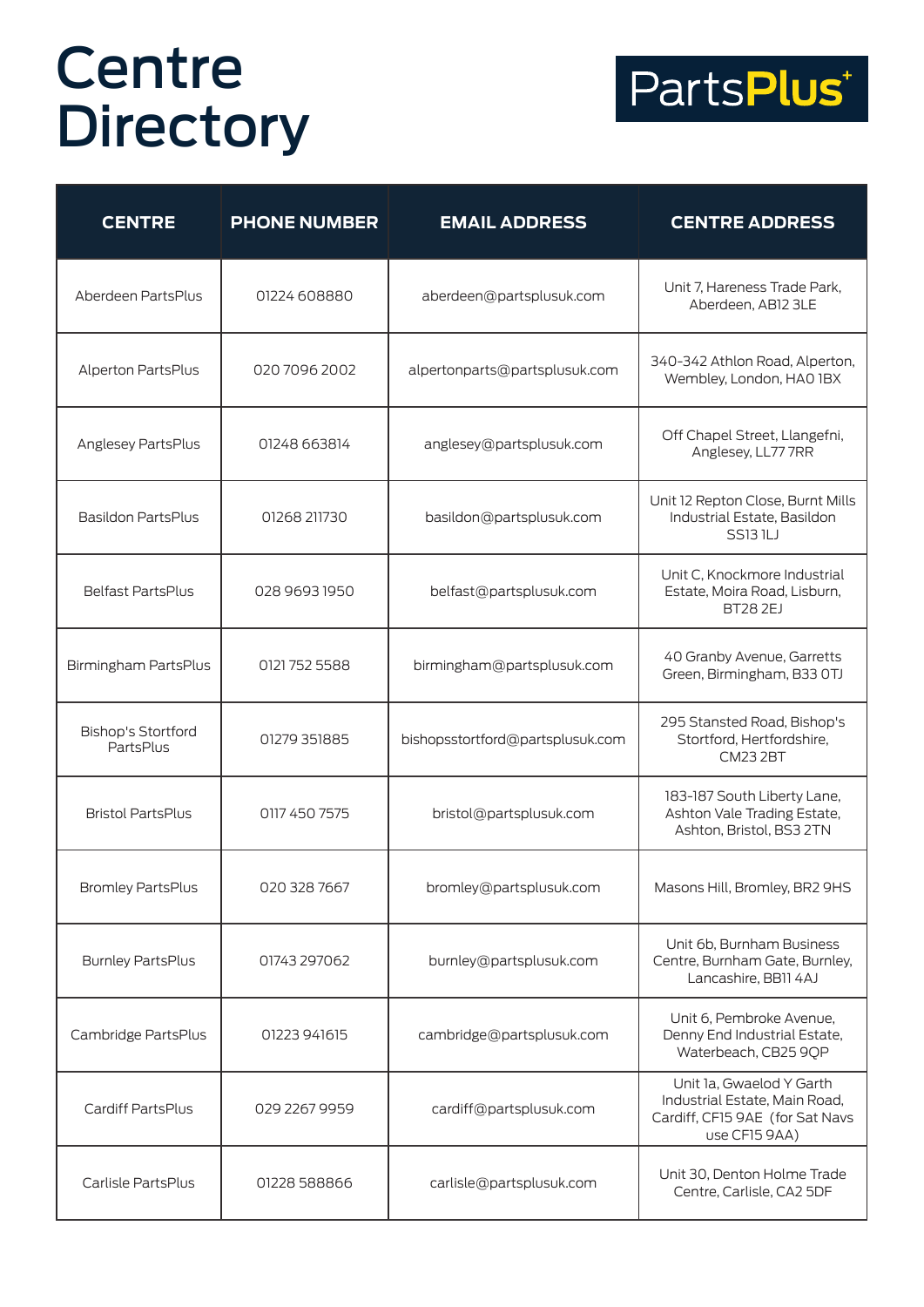

| <b>CENTRE</b>                  | <b>PHONE NUMBER</b> | <b>EMAIL ADDRESS</b>              | <b>CENTRE ADDRESS</b>                                                            |
|--------------------------------|---------------------|-----------------------------------|----------------------------------------------------------------------------------|
| Chelmsford PartsPlus           | 01245 943770        | chelmsford@partsplusuk.com        | Unit 1, Argyll Road,<br>Chelmsford,<br>Essex, CM2 6PY                            |
| Chesterfield PartsPlus         | 01246 925879        | chesterfield@partsplusuk.com      | Unit 1, Flockton Park, Holbrook<br>Industrial Estate, Sheffield,<br>S20 3FF      |
| Coventry PartsPlus             | 024 7518 5285       | coventry@partsplusuk.com          | London Road, Coventry,<br>CV3 4AA                                                |
| Derby PartsPlus                | 01332 411936        | derby@partsplusuk.com             | Stadium View, Pride Park, Derby,<br><b>DE24 8JH</b>                              |
| Derry~Londonderry<br>PartsPlus | 028 7122 9765       | derry.londonderry@partsplusuk.com | 173 Strand Road, L'Derry, Co.<br>L'Derry, Northern Ireland,<br><b>BT487PU</b>    |
| Doncaster PartsPlus            | 01302 244600        | doncaster@partsplusuk.com         | Wheatley Hall Road, Doncaster,<br>DN2 4QW                                        |
| Dundee PartsPlus               | 01382787135         | dundee@partsplusuk.com            | Nobel Road, Gourdie Industrial<br>Estate, Dundee, DD2 4UH                        |
| Edinburgh PartsPlus            | 0131 370 0390       | edinburgh@partsplusuk.com         | Unit 2b, R6 Queen Anne Drive,<br>Newbridge, EH28 8LH                             |
| Epsom PartsPlus                | 01372 239660        | epsom@partsplusuk.com             | Unit 2a, Longmead Business<br>Centre, Blenheim Road, Epsom,<br>Surrey, KT19 9QQ  |
| Fareham PartsPlus              | 01489 346997        | fareham@partsplusuk.com           | 22 Brunel Way, Fareham,<br><b>PO15 5SD</b>                                       |
| Gateshead PartsPlus            | 01917314226         | gateshead@partsplusuk.com         | 19c White Rose Way, Gateshead<br>Tyne & Wear, NE10 8YX                           |
| Glasgow PartsPlus              | 0141 473 5150       | glasgow@partsplusuk.com           | Unit 1B, Rutherglen Links<br>Business Park, Cambuslang<br>Road, Glasgow, G73 IBQ |
| Gloucester PartsPlus           | 01452 930930        | gloucester@partsplusuk.com        | Bristol Road, Gloucester,<br>GL2 5YB                                             |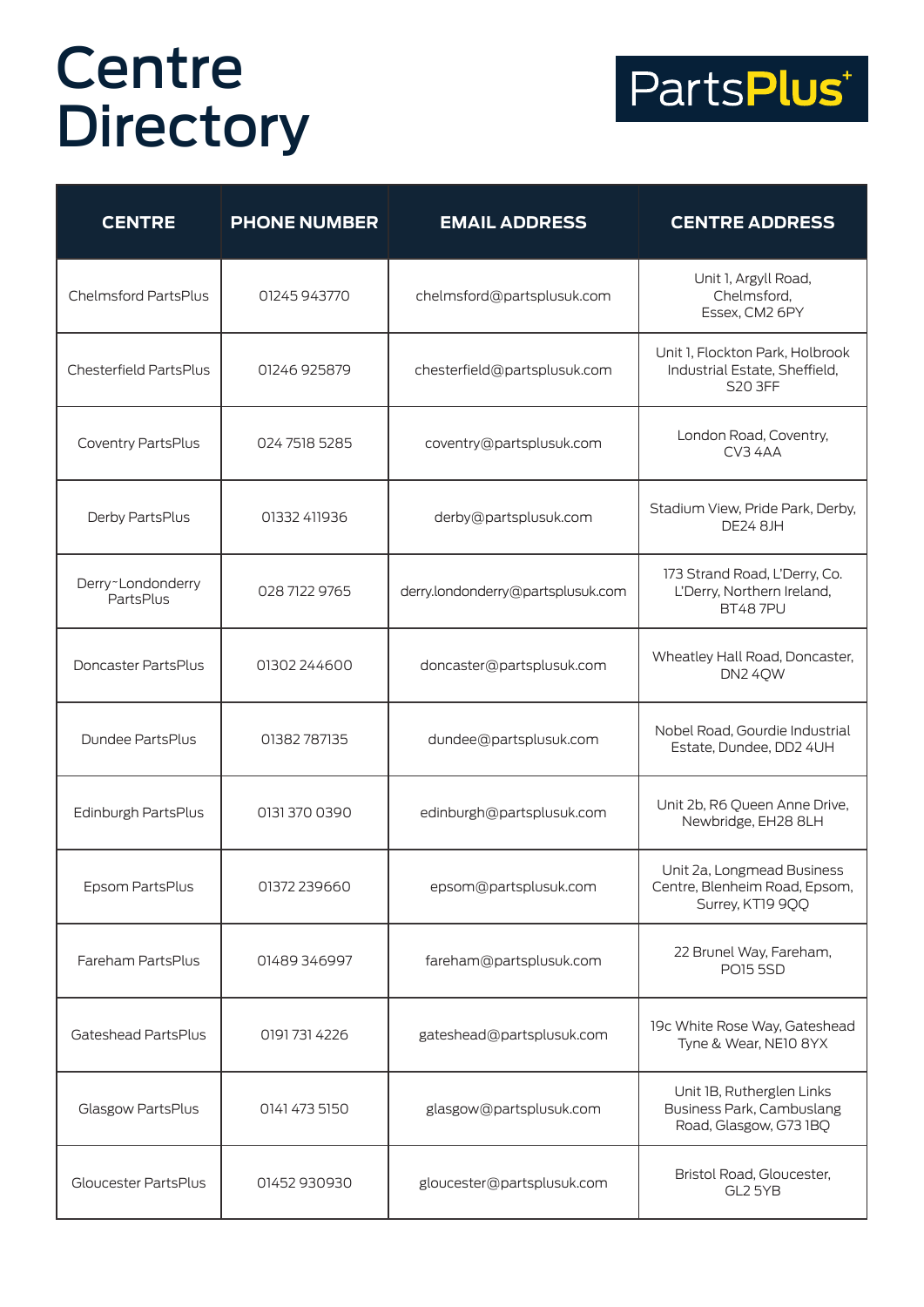

| <b>CENTRE</b>              | <b>PHONE NUMBER</b> | <b>EMAIL ADDRESS</b>          | <b>CENTRE ADDRESS</b>                                                                      |
|----------------------------|---------------------|-------------------------------|--------------------------------------------------------------------------------------------|
| <b>Gravesend PartsPlus</b> | 01474 555400        | gravesend@partsplusuk.com     | Eagle Way, Stonebridge Road,<br>Gravesend, Kent, DA11 9BJ                                  |
| <b>Hitchin PartsPlus</b>   | 01462 530923        | hitchin@partsplusuk.com       | Unit 1b, Ravensworth House,<br>Knowl Piece, Wilbury Way,<br>Hitchin, SG4 0TY               |
| Horsham PartsPlus          | 01403 620880        | horsham@partsplusuk.com       | 78 Billingshurst Road,<br>Broadbridge Heath, West Sussex,<br>RH <sub>12</sub> 3LP          |
| Hull PartsPlus             | 01482 453739        | hull@partsplusuk.com          | Unit A, Premier House, 16 Henry<br>Boot Way, Hull, HU4 7DY                                 |
| <b>Inverness PartsPlus</b> | 01463216890         | inverness@partsplusuk.com     | 66 Harbour Road, Inverness,<br><b>IV1IUF</b>                                               |
| Ipswich PartsPlus          | 01473 351205        | ipswich@partsplusuk.com       | Unit 4 Farthing Road, Ipswich,<br>Suffolk, IP1 5AP                                         |
| Leicester PartsPlus        | 0116 464 9006       | leicester@partsplusuk.com     | Unit 4, Freemens Common<br>Industrial Estate, Chiswick Road,<br>Leicester, LE2 7SX         |
| Lincoln PartsPlus          | 01522 440532        | lincoln@partsplusuk.com       | Unit 1, Avro Court, Lincoln,<br>LN6 3RZ                                                    |
| Liverpool PartsPlus        | 01513181799         | liverpool@partsplusuk.com     | Trinity Park, Orrell Lane, Bootle,<br><b>L20 6PD</b>                                       |
| Maidstone PartsPlus        | 01622 236302        | maidstone@partsplusuk.com     | 23 Ashford Road, Maidstone,<br>Kent, ME14 5DQ                                              |
| Middlesbrough<br>PartsPlus | 01642 030416        | middlesbrough@partsplusuk.com | 19 B, C & D Dukesway, Teesside<br>Industrial Estate, Thornaby on<br>Tees, TS17 9JY         |
| Normanton PartsPlus        | 01924 927170        | normanton@partsplusuk.com     | Ripley Drive, Normanton,<br>Wakefield, WF6 1QT                                             |
| Northampton<br>PartsPlus   | 01604 379600        | northampton@partsplusuk.com   | 1 Chartergate, Clayfield Close,<br>Moulton Park Industrial Estate,<br>Northampton, NN3 6QF |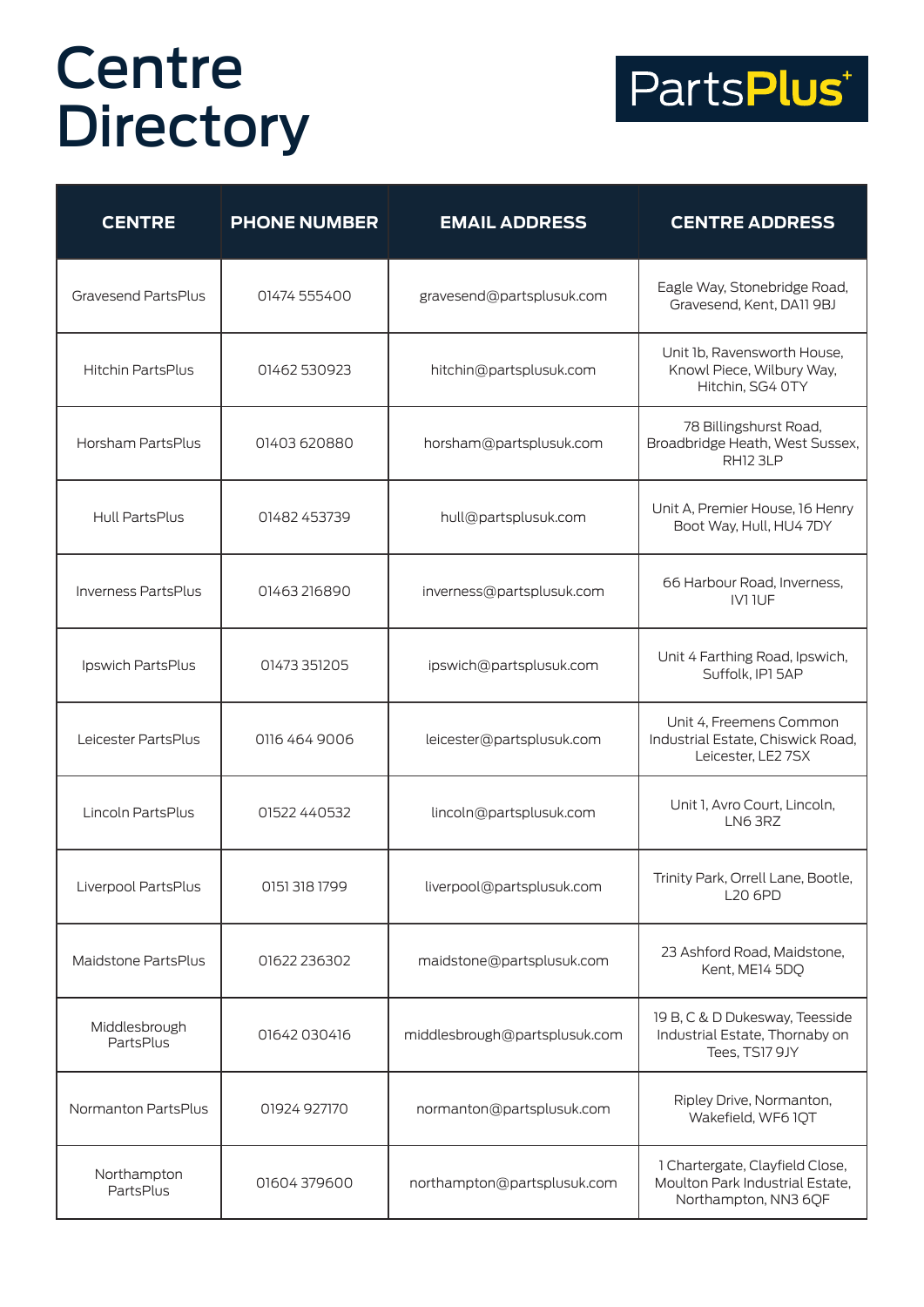

| <b>CENTRE</b>               | <b>PHONE NUMBER</b> | <b>EMAIL ADDRESS</b>         | <b>CENTRE ADDRESS</b>                                                                  |
|-----------------------------|---------------------|------------------------------|----------------------------------------------------------------------------------------|
| Norwich PartsPlus           | 01603 957066        | norwich@partsplusuk.com      | 24 Whiffler Road, Norwich,<br>NR32AZ                                                   |
| Nottingham PartsPlus        | 0115 697 6866       | nottingham@partsplusuk.com   | 1 Harrimans Lane, Lenton Lane<br>Industrial Estate, Nottingham,<br>NG72SD              |
| Oldham PartsPlus            | 0161 470 1850       | oldham@partsplusuk.com       | 1 Manchester Road, Oldham,<br>Lancashire, OL8 4AU                                      |
| Peterborough<br>PartsPlus   | 01733 830209        | peterborough@partsplusuk.com | Oxney Road, Peterborough,<br>Cambridgeshire, PE1 5YN                                   |
| Plymouth PartsPlus          | 01752 967469        | plymouth@partsplusuk.com     | 17 Valley Road, Plympton,<br>Plymouth, PL7 IRF                                         |
| Preston PartsPlus           | 01772 282578        | preston@partsplusuk.com      | Unit 1a, Broughton Business Park,<br>89 Caxton Place, Preston,<br><b>PR2 9ZZ</b>       |
| Reading PartsPlus           | 0118 214 1413       | reading@partsplusuk.com      | Unit 6b, Preston Road, Reading,<br>Berkshire, RG2 OBE                                  |
| Romford PartsPlus           | 01708 963471        | romford@partsplusuk.com      | Jutsums Lane, Romford,<br>RM7 OER                                                      |
| Salisbury PartsPlus         | 01722 443555        | salisbury@partsplusuk.com    | Unit 4, Highpost Business Park,<br>A345, Salisbury, SP4 6AT                            |
| Sheffield PartsPlus         | 0114 399 3377       | sheffield@partsplusuk.com    | Unit 1, Flockton Park Holbrook<br>Industrial Estate, Sheffield,<br><b>S20 3FF</b>      |
| Slough PartsPlus            | 01753 314697        | slough@partsplusuk.com       | 163 Bestobell Road, Slough<br>Trading Estate, Slough, SL1 4SZ                          |
| Stoke-on-Trent<br>PartsPlus | 01782 307650        | stoke@partsplusuk.com        | Unit 6, Tunstall Trade Park,<br>Brownhills Road, Tunstall, Stoke-<br>on-Trent, ST6 4JU |
| Swansea PartsPlus           | 01792 342436        | swansea@partsplusuk.com      | Unit 7, Tower Court St Davids<br>Road, Swansea Enterprise Park,<br>Swansea, SA6 8RU    |